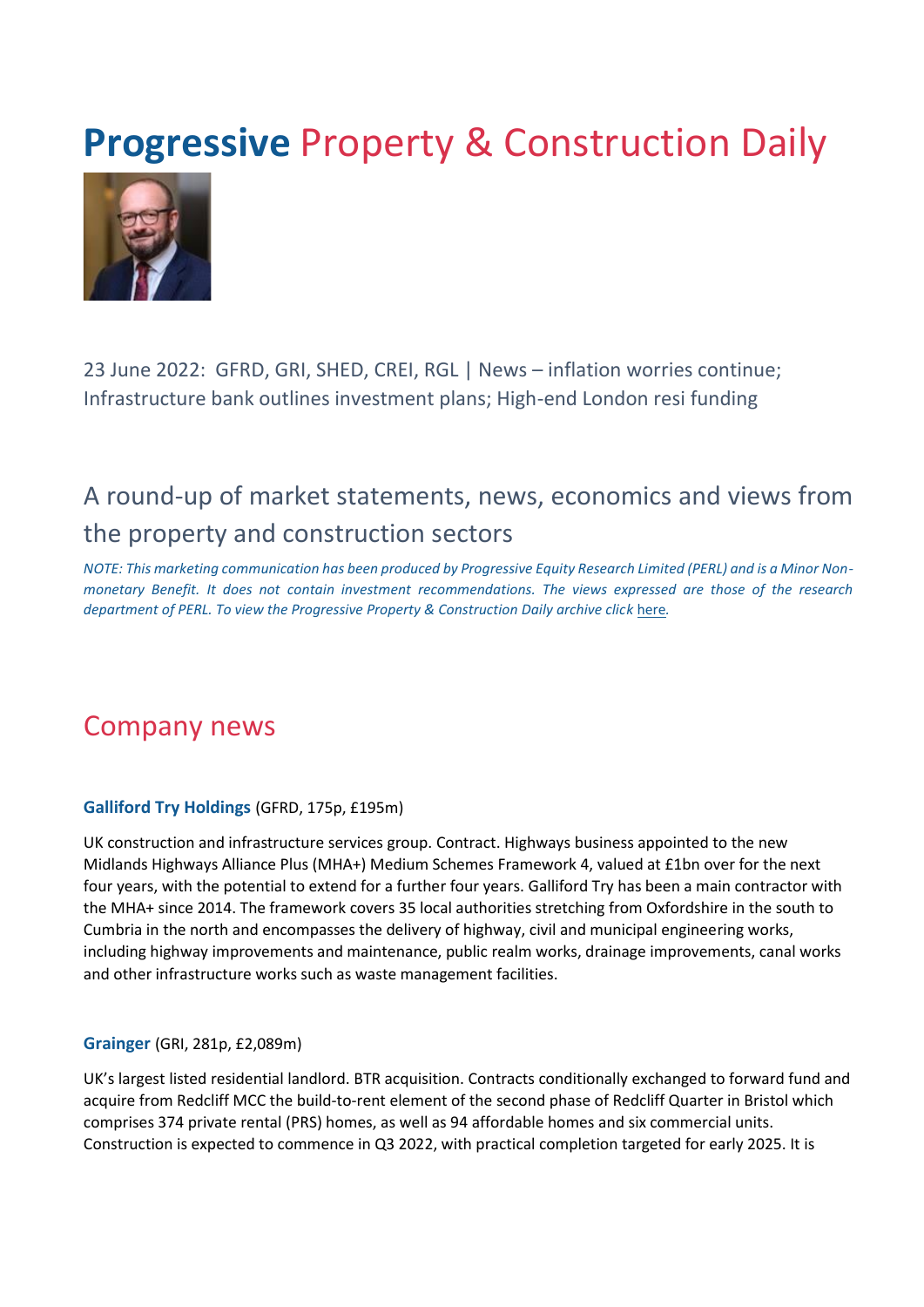anticipated that the scheme, including the commercial element, will generate a gross yield on cost of c.6% once fully let and stabilised.

#### **First Property Group** (FPG, 30p, £33m)

Property fund manager and investor with operations in the United Kingdom and Central Europe. FY (Mar) results. Rev -29%, £8.6m; PBT, £7.1m (FY 21, loss, £5.1m); EPS, 6.0p (-6.6p); div +11%, 0.5p; net assets +20%, £44.1m (at market value +11%, £55.4m); net debt -8.5%, £17.2m. *Trading:* The reduction in revenue was mainly due to the expiry, in February 2021, of the lease at the group's office block in Gdynia, Poland, which resulted in a £3.2m reduction in rental income; this led to most of the increase in PBT, due to the restructuring of the finance lease on the same property. Third party assets under management ended the year at £517m (YE 21, £527m); reflecting sales of properties valued at £33m offset by purchases worth c. £10m and an increase in the value of the remainder of the portfolio of c. £12m; new fund raised during the year, Fprop Fulcrum Property, investing in UK. Value of directly-owned group properties, £42.2m (£41.6m). *Outlook:* "The investment environment is volatile at present but with adversity comes opportunity and we are seeing some interesting market movements. Occupational demand is picking up from the lockdown induced lows which should result in a commensurate increase in the value of our properties".

#### **Urban Logistics REIT** (SHED, 165p, £776m)

Specialist UK 'last mile' logistics real estate investment trust. FY (Mar) results. Net rental income +60%, £36.5m; IFRS PBT, £172m (FY 21, £47.6m); adj EPS -0.7%, 6.7p; div unch, 7.7p. Portfolio valuation +100%, £1,015m; EPRA TNAV +24%, 189p; LTV, 11.3% (27.9%). *Trading:* Significant capital deployment with £282m of acquisitions at a wtd ave net initial yield of 5.3%; nine forward funding agreements with £52.9m deployed, at a current yield on cost of 6.7%. Total portfolio of 113 mid box urban logistics assets covering 8.3 million sq ft. Vacancy rate unch, 6.9%. *Outlook:* "The current macro-economic conditions are uncertain, and the Board will manage the company's affairs accordingly. Despite the uncertainty, the occupational demand for the kind of assets we invest in remains strong, and the supply of suitable properties remains tight, with resulting upward pressure on rental rates. In recent months we have slowed the pace of investment, believing that a patient deployment allows us to take advantages of opportunities in the market which were not there a year ago. Whilst we will continue to acquire new assets in the short-term using our borrowing capacity, we will target the lower end of our LTV range, at least until the macro-economic climate becomes more certain. We anticipate that 2023 will be a year of modest improvement in earnings, and we intend to at least maintain the dividend at the current level. We look to the medium term with some confidence. Whilst the political and economic uncertainty persists, we are optimistic and vigilant in equal measure".

#### **Custodian REIT** (CREI, 103p, £454m)

UK commercial real estate investment trust. Purchase of property. 70,160 sq ft retail park in Nottingham consisting of four units occupied by Wickes, Matalan, Poundland and KFC, with nearby retailers including Tesco, Morrisons, Lidl and McDonald's, acquired for £15m, moving net gearing to 22.7% LTV. The units have a weighted average unexpired term to first break or expiry of 9.0 years with an aggregate passing rent of £994,050 pa, reflecting a net initial yield of 6.21%.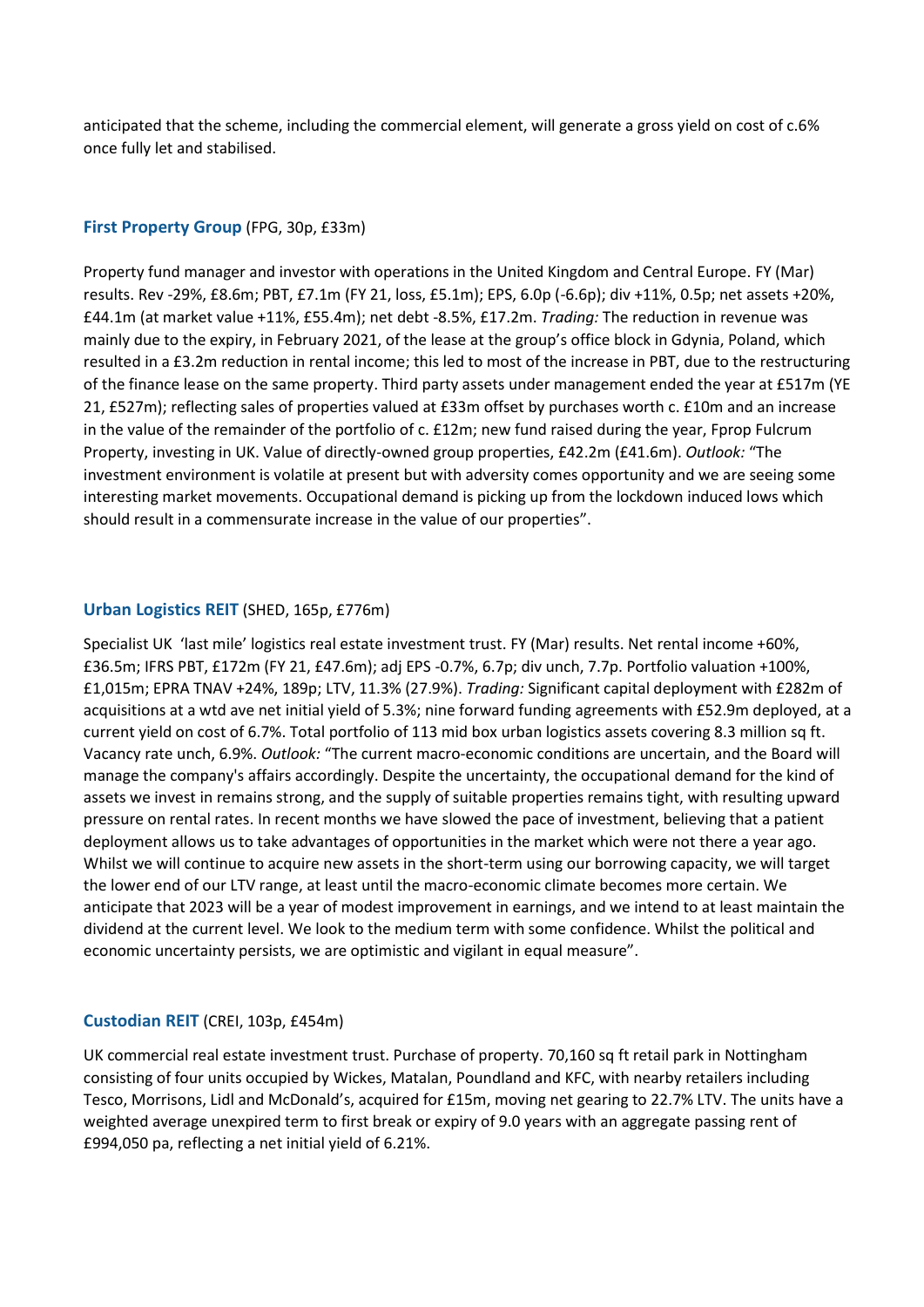#### **Regional REIT** (RGL, 75p, £388m)

Real estate investment trust specialising in income generating regional UK office and industrial assets. Acquisitions. Three separate investments in Sheffield city centre, Thorpe Business Park, Leeds, and Leeds city centre for £8.5m, £8.6m, and £9.4m respectively, reflecting attractive net initial yields of 9.2%, 7.1% and 7.7%, with an overall blended net initial yield of 8.0%.

### In other news …

**Inflation.** Gloucestershire County Council is retendering its planned £200m scheme to upgrade junction 10 of the M5 to the west of Cheltenham due to cost inflation, ConstructionEnquirer.com [\(link\)](https://www.constructionenquirer.com/2022/06/23/cost-inflation-forces-200m-m5-jnct-10-bid-rethink/). The council has gone back to the market with refreshed procurement plans in the face of volatile market costs. Council procurement chiefs had originally planned to select a contractor by this July. Their new procurement plan will include a simplified approach to early contractor involvement and amendments to allow for rising construction costs. A winning early involvement contractor will now be named in February 2023, for a project start just before the end of next year. **Viewpoint:** The trend of delays and changes in scope, seen previously in urban regeneration is likely to spread in infrastructure and other sectors.

Wage increases for several key self-employed trades have exceeded the latest 9.1% rate of inflation, while others have fallen, ConstructionEnquirer.com [\(link\)](https://www.constructionenquirer.com/2022/06/23/wages-among-key-trades-keep-up-with-cost-of-living-rise/). Demolition workers, plasterers, plumbers, roofers and scaffolders have seen weekly pay over the year keeping ahead of the UK official inflation rate, according to industry payroll specialist Hudson Contract. Other trades including bricklayers, M&E contractors and steel erectors have fared less well with weekly pay packets down on a year ago (see below). Latest figures for May show labour rates grew across the board by 2.8% compared with April as in-demand self-employed subcontractors continued to boost their earnings with average weekly pay for freelancers increased to £918.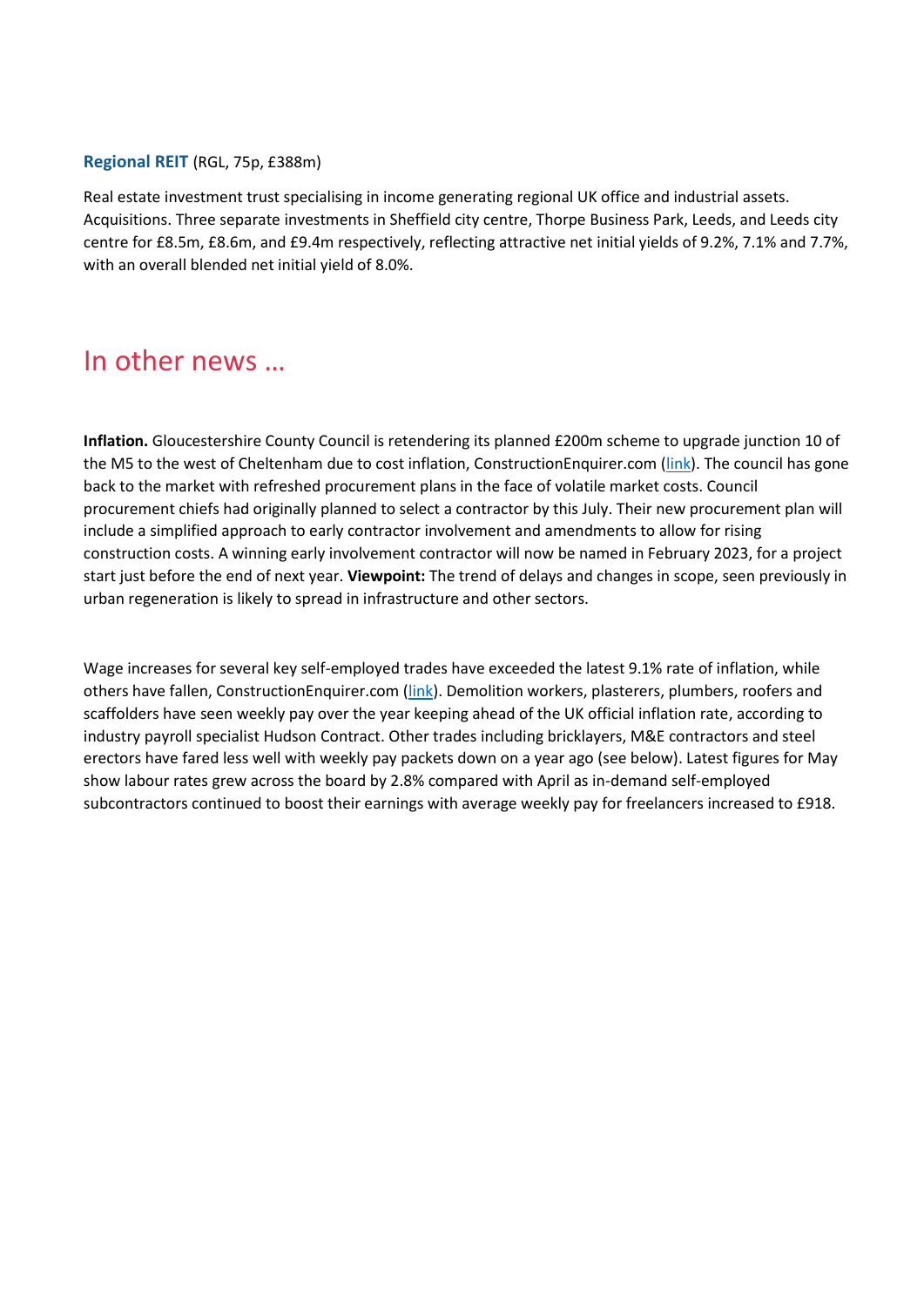| Self employed trade weekly pay rates |               |        |          |
|--------------------------------------|---------------|--------|----------|
|                                      | <b>May-21</b> | May-22 | % change |
| <b>BRICKLAYING</b>                   | £897          | £859   | $-4.2%$  |
| <b>CIVIL ENGINEERING</b>             | £828          | £864   | 4.3%     |
| <b>DEMOLITION &amp; WRECKING</b>     | £777          | £864   | 11.1%    |
| <b>ELECTRICAL</b>                    | £1,063        | £1,071 | 0.7%     |
| EQUIPMENT & OPERATOR HIRE            | £891          | £935   | 4.9%     |
| <b>GENERAL CONSTRUCTION</b>          | £889          | £948   | 6.6%     |
| <b>INSULATION</b>                    | £899          | £918   | 2.1%     |
| <b>JOINERY</b>                       | £1,011        | £1,029 | 1.8%     |
| <b>MECHANICAL &amp; ENGINEERING</b>  | £1,068        | £1,011 | $-5.3%$  |
| <b>PLASTERING</b>                    | £741          | £831   | 12.2%    |
| <b>PLUMBING</b>                      | £967          | £1,065 | 10.1%    |
| <b>ROOFING</b>                       | £698          | £781   | 11.9%    |
| <b>SCAFFOLDING &amp; LIFTING</b>     | £725          | £800   | 10.3%    |
| <b>SHOP FITTING</b>                  | £1,060        | £1,105 | 4.3%     |
| <b>SPECIALIST TRADES</b>             | £824          | £841   | 2.0%     |
| STEEL & TIMBER FRAME ERECTION        | £882          | £842   | $-4.6%$  |
| SURFACING CONTRACTORS                | £818          | £809   | $-1.1%$  |

**London residential.** Chinese developer R&F has agreed a £770m financing deal that will allow it to complete its £1bn One Nine Elms development on London's South Bank next year, Property Week [\(link,](https://www.propertyweek.com/news/randf-secures-770m-funding-rescue-package-for-one-nine-elms/5120964.article) paywall). The development, comprising 57 and 42 storey towers, has previously encountered problems during construction, according to the report, including contractor Multiplex pausing work on site for reportedly not being paid. The City Tower will include 334 residential units, while the River Tower will consist of a 203-room hotel and 103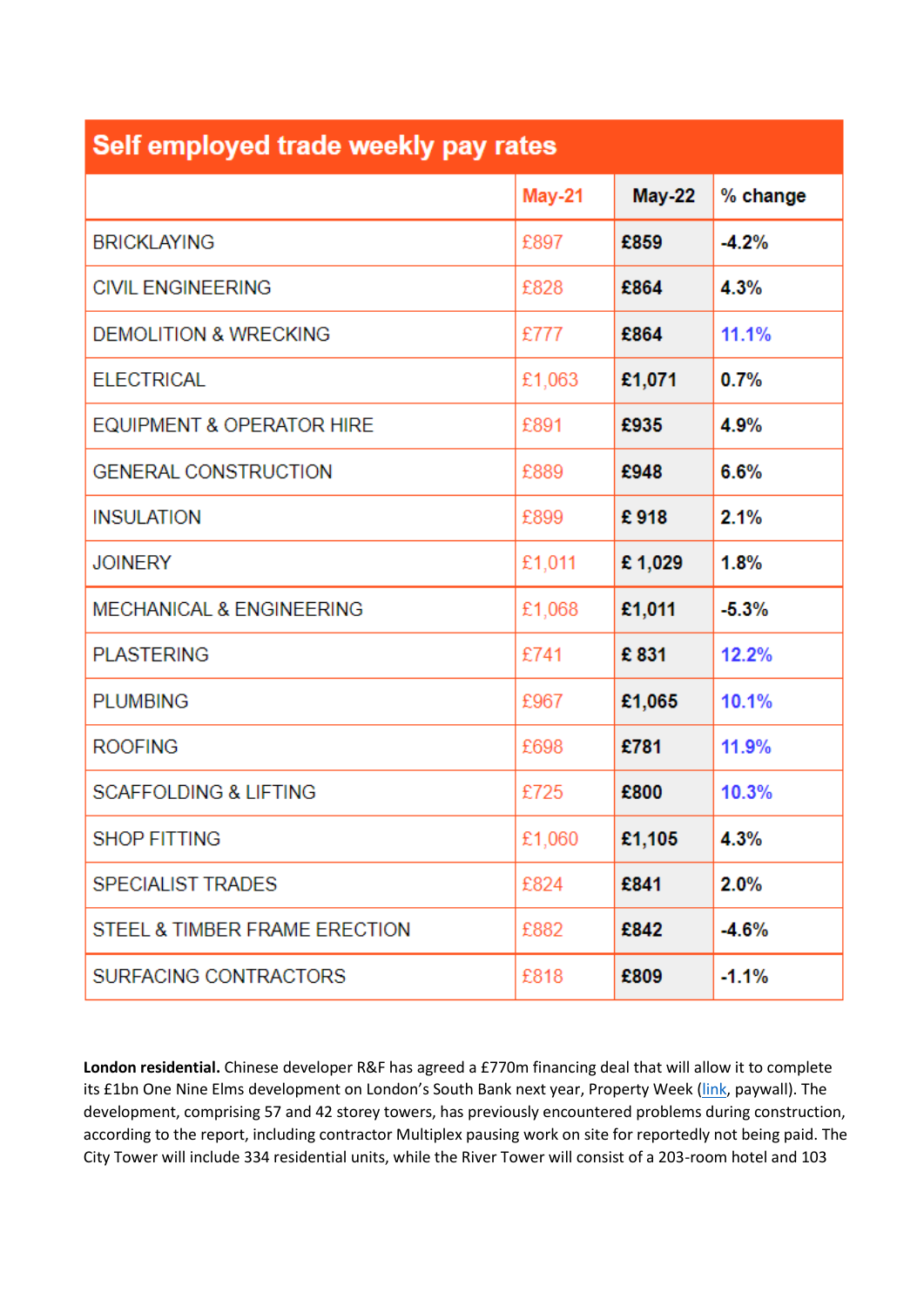luxury apartments both run by Park Hyatt. The project also includes 57 affordable housing units forward-sold to Thames Valley Housing. Earlier this year, R&F was reported to have made a £187m loss on the sale of its Thames City scheme in Nine Elms to joint venture partner CC Land Holdings.

London-based developer Knight Dragon, owned by Hong Kong magnate Henry Cheng, will sell £140m of blockchain-backed tokens for shares in the profit of one of its Greenwich Peninsula developments in southeast London, Property Week (link, paywall). It will issue 100,000 security tokens – named KDB4 and priced at £1,400 each – to "professional investors". Each token, described by the company as a "modest investment", entitles the holder to a share of 80% of the gross profits generated from the company's 191-unit Building 4 residential block, as well as priority for future investment opportunities in developments on the Greenwich Peninsula site. Knight Dragon bought the 6.4m sq ft site in 2013 and has since laid out a 25-year development plan. **Viewpoint:** hmmm …

**Infrastructure.** The head of the UK's new £22bn UK Infrastructure Bank has said that it is building the capacity to make its own direct equity investments, FT [\(link,](https://www.ft.com/content/e97909e3-2794-4d11-bb3d-8996081dabc9) paywall). In an interview to mark the first anniversary of the UKIB, Chief Executive John Flint said he was recruiting staff so that the bank had the expertise to back projects across the country, instead of relying on third-party asset managers to identify opportunities. The bank was launched last June by the government as an independent organisation with the aim of investing taxpayer money alongside private finance into infrastructure projects. It is focused on clean energy and "levelling up" local economies, specifically companies and initiatives that have trouble securing private financing. However last month, a member of the House of Lords criticised its record so far, highlighting a £100mn contribution to an infrastructure fund managed by Octopus Investments and £250mn given to NextEnergy Capital's £500mn solar fund. UKIB has £22bn to invest over the next five to eight years, comprising £8bn of debt and equity, £10bn of government-guaranteed finance and £4bn for local authority lending. He said "We absolutely do intend to make direct equity investments ourselves. We don't have the skills to make direct equity investments ourselves today, but we will resource for that. A year from now we'll have the ability".

*Prices are as at the previous day's close.* 

*Copyright 2022 Progressive Equity Research Limited ("PERL"). All rights reserved. PERL provides professional equity research services. All information used in the publication of this communication has been compiled from publicly available sources that are believed to be reliable; however, PERL does not guarantee their accuracy or completeness. Opinions contained in this communication represent those of the research department of PERL at the time of publication. PERL is authorised and regulated by the Financial Conduct Authority (FCA) of the United Kingdom (registration number 697355).* 

*This communication is provided for information purposes only, and is not a solicitation or inducement to buy,*  sell, subscribe, or underwrite securities or units. Investors should seek advice from an Independent Financial *Adviser or regulated stockbroker before making any investment decisions. PERL does not make investment recommendations. Any valuation given in a research note is the theoretical result of a study of a range of*